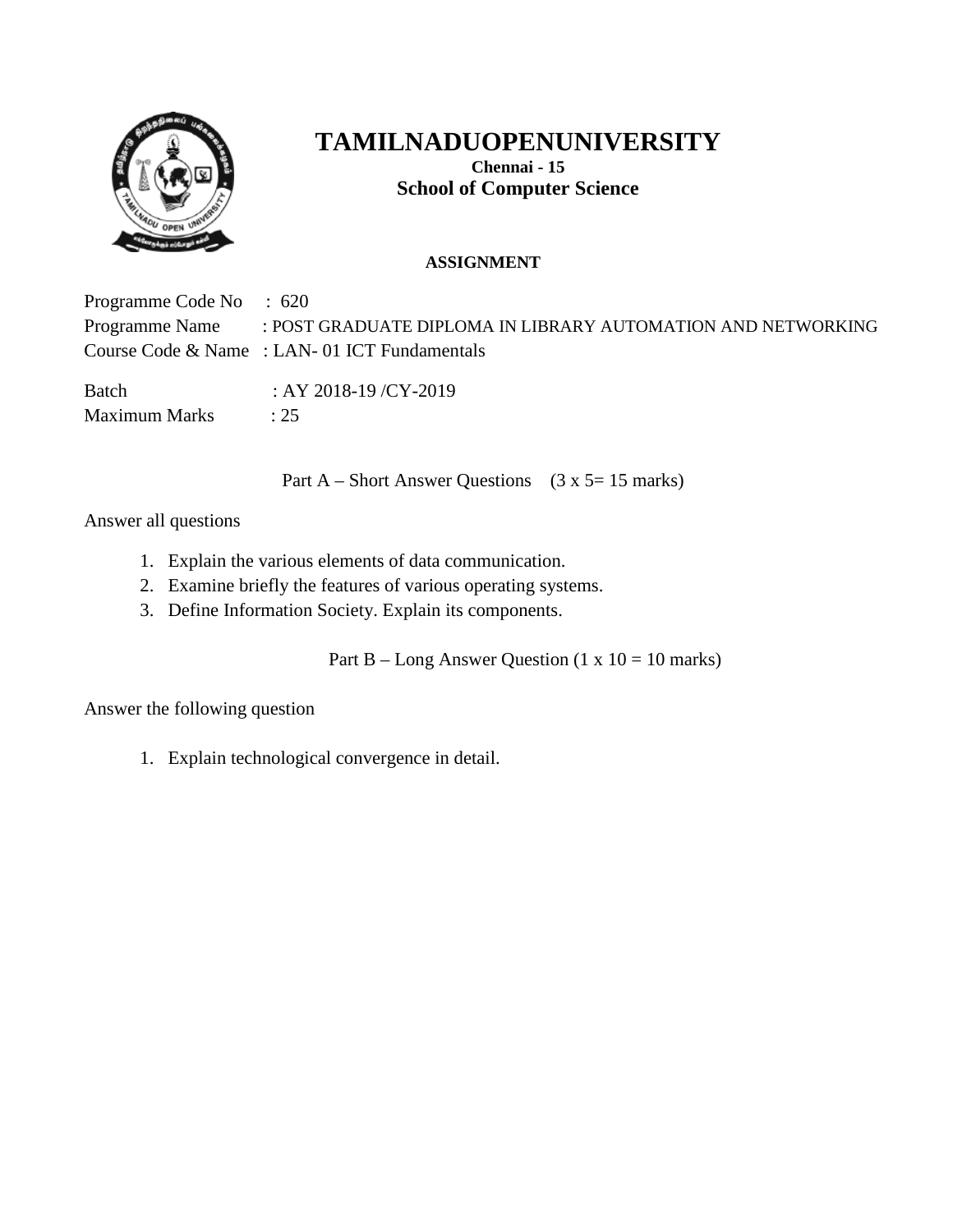

**Chennai - 15 School of Computer Science**

### **ASSIGNMENT**

Programme Code No : 620 Programme Name : POST GRADUATE DIPLOMA IN LIBRARY AUTOMATION AND NETWORKING Course Code & Name : LAN-02 Library Automation Batch : AY 2018-19 / CY-2019 Maximum Marks : 25

Part A – Short Answer Questions ( $3 \times 5= 15$  marks)

Answer all questions

- 1. Discuss the objectives and need of library automation.
- 2. What is CAS & SDI? Explain briefly.
- 3. Discuss the advantages and disadvantages of Electronic Document Delivery.

Part B – Long Answer Question  $(1 \times 10 = 10 \text{ marks})$ 

Answer the following question

1. Explain the various library application software packages available.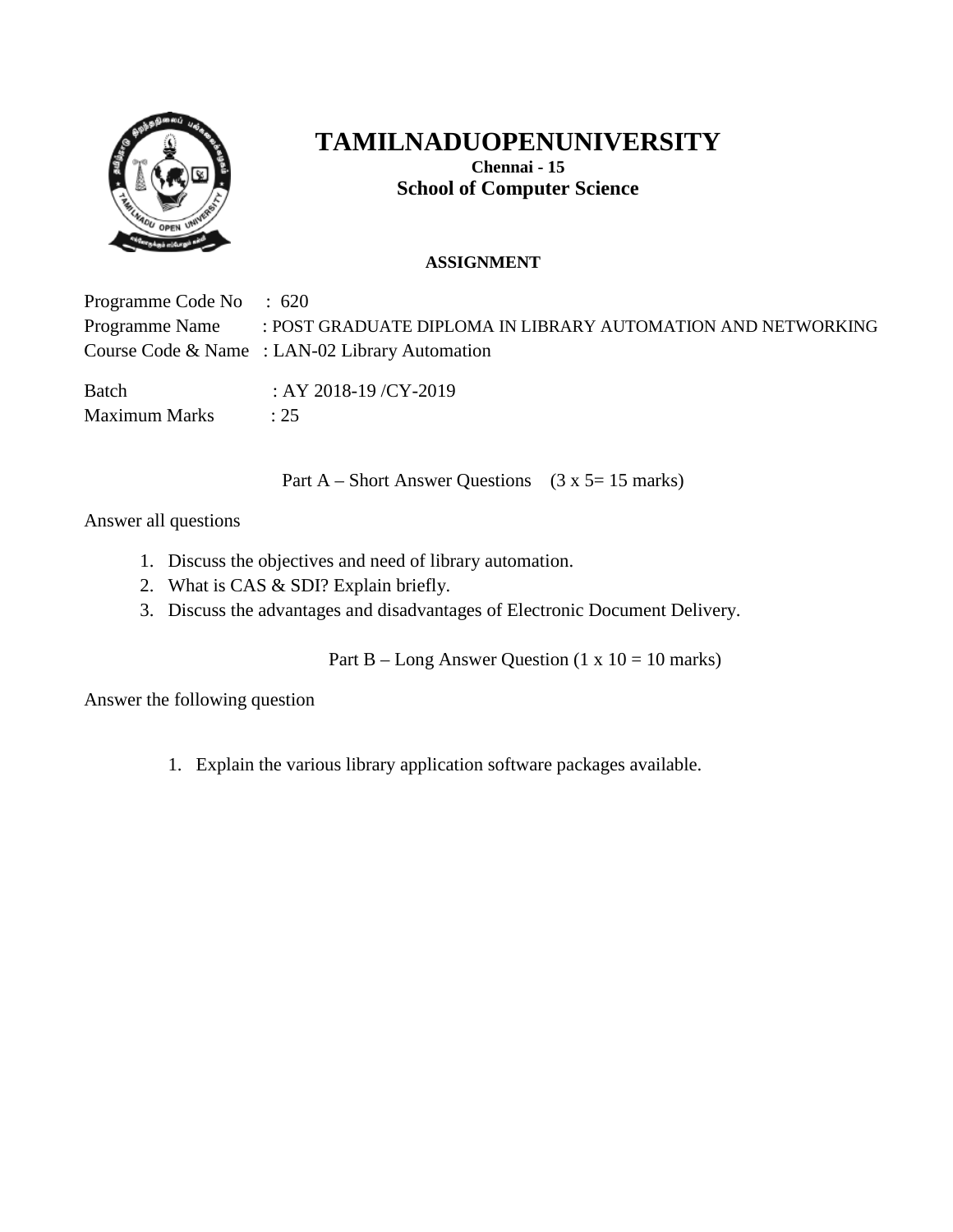

**Chennai - 15 School of Computer Science**

### **ASSIGNMENT**

Programme Code No : 620 Programme Name : POST GRADUATE DIPLOMA IN LIBRARY AUTOMATION AND NETWORKING Course Code & Name : LAN-03 Information Systems Management Batch : AY 2018-19 / CY-2019 Maximum Marks : 25

Part A – Short Answer Questions ( $3 \times 5= 15$  marks)

Answer all questions

- 1. Define Data Flow Diagram and briefly explain its basic elements.
- 2. Examine the concept of Entity-Relation diagram.
- 3. Discuss the importance of DBMS and explain its characteristics.

Part B – Long Answer Question (1 x  $10 = 10$  marks)

Answer the following question

1. Discuss the system development a life cycle and its phases with the help of examples and illustrations.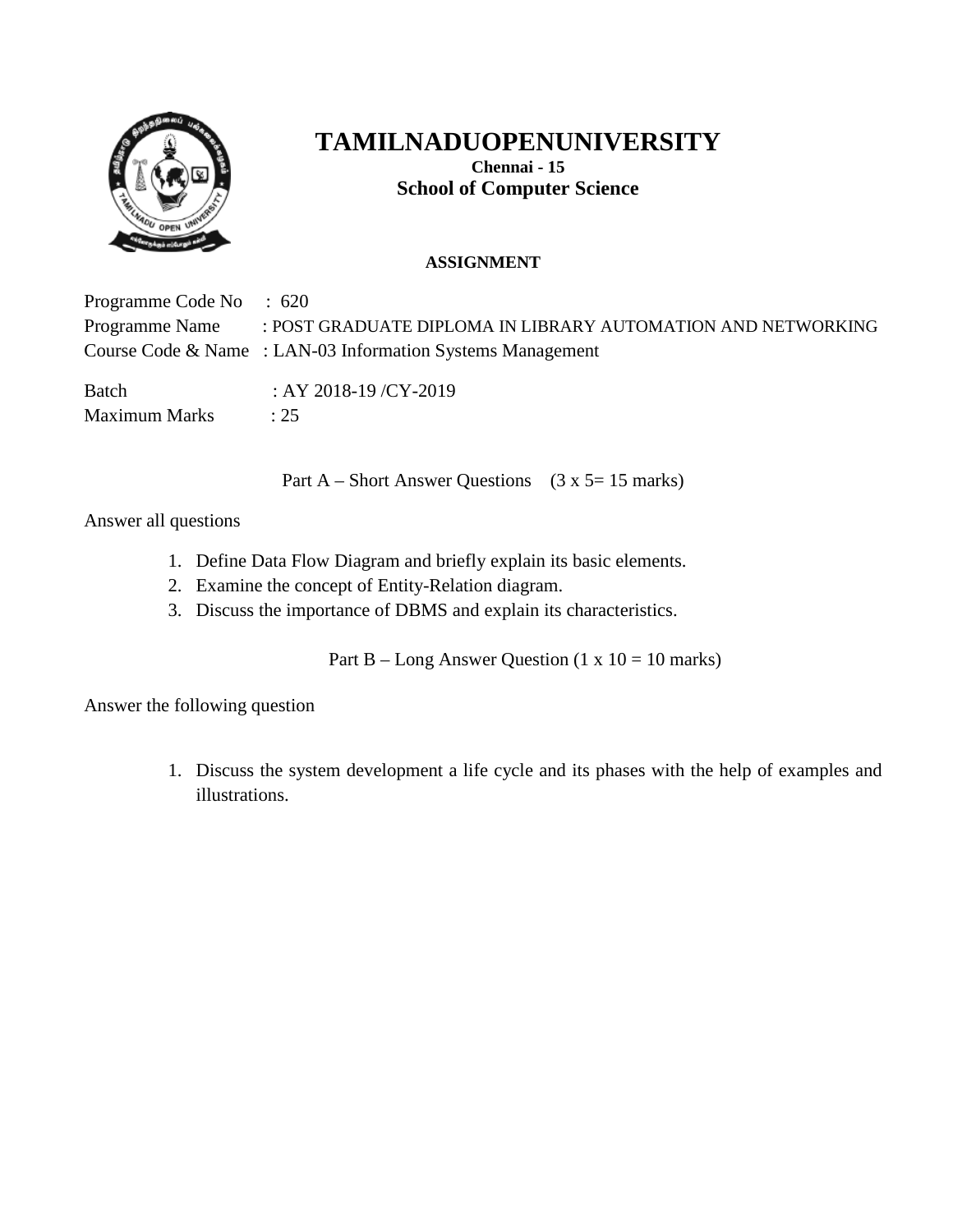

**Chennai - 15 School of Computer Science**

### **ASSIGNMENT**

Programme Code No : 620 Programme Name : POST GRADUATE DIPLOMA IN LIBRARY AUTOMATION AND NETWORKING Course Code & Name : LAN-04 Networking and Internet Resources Batch : AY 2018-19 / CY-2019 Maximum Marks : 25

Part A – Short Answer Questions ( $3 \times 5= 15$  marks)

Answer all questions

- 1. Enumerate the different types of Internet Information Resources.
- 2. Explain the different types of networks.
- 3. Mention some library and information networks present in India.

Part B – Long Answer Question (1 x  $10 = 10$  marks)

Answer the following question

1. Define Digital Library. Explain its elements & functional components in detail.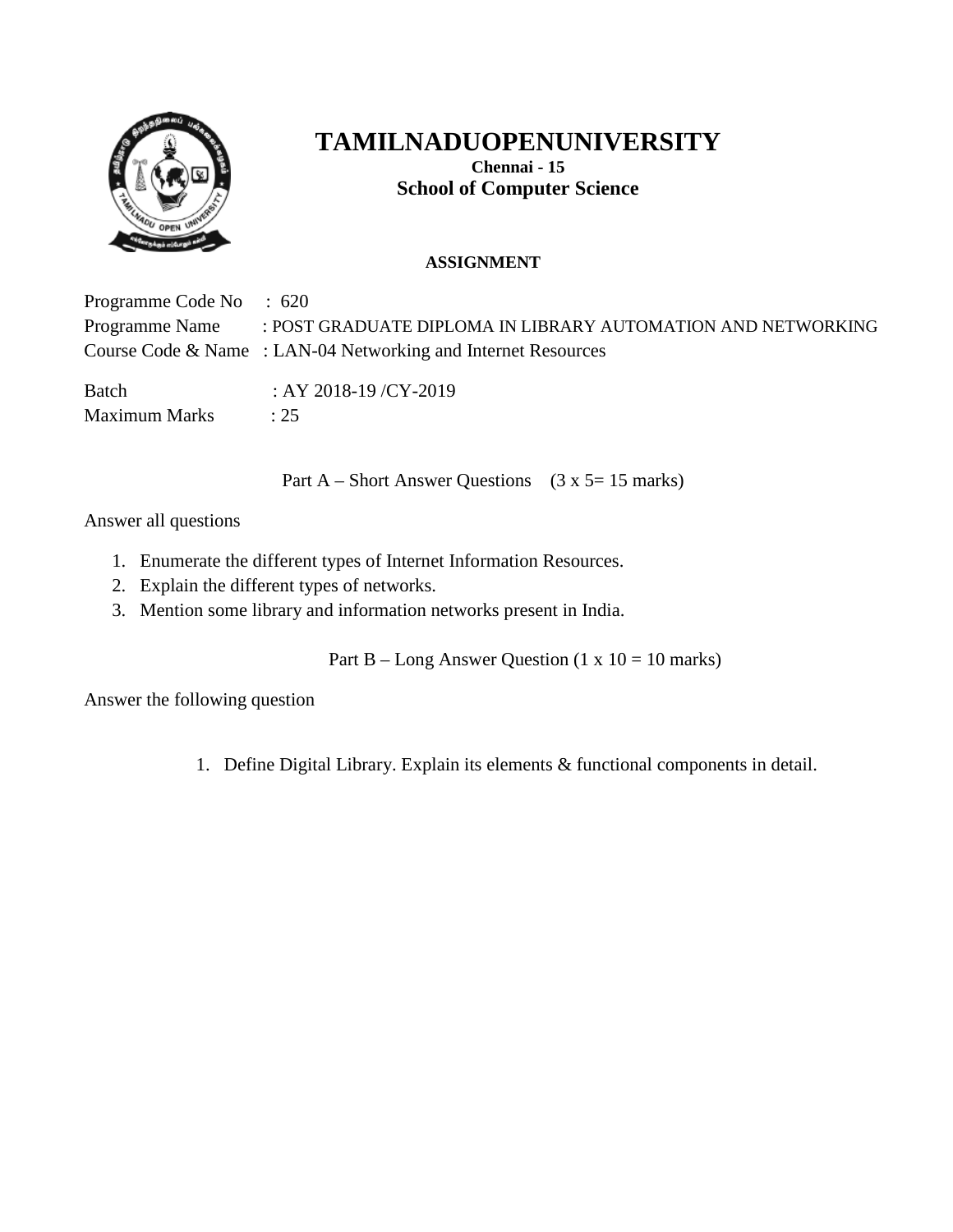

**Chennai - 15 School of Computer Science**

### **ASSIGNMENT**

Programme Code No : 620 Programme Name : POST GRADUATE DIPLOMA IN LIBRARY AUTOMATION AND NETWORKING Course Code & Name : LAN-05 Content Development Batch : AY 2018-19 / CY-2019 Maximum Marks : 25

Part A – Short Answer Questions ( $3 \times 5= 15$  marks)

Answer all questions

- 1. Define content analysis and explain its scope.
- 2. Examine content organization.
- 3. What are the norms and guidelines for content development?

Part B – Long Answer Question (1 x  $10 = 10$  marks)

Answer the following question

1. Explain HTML and XML languages.